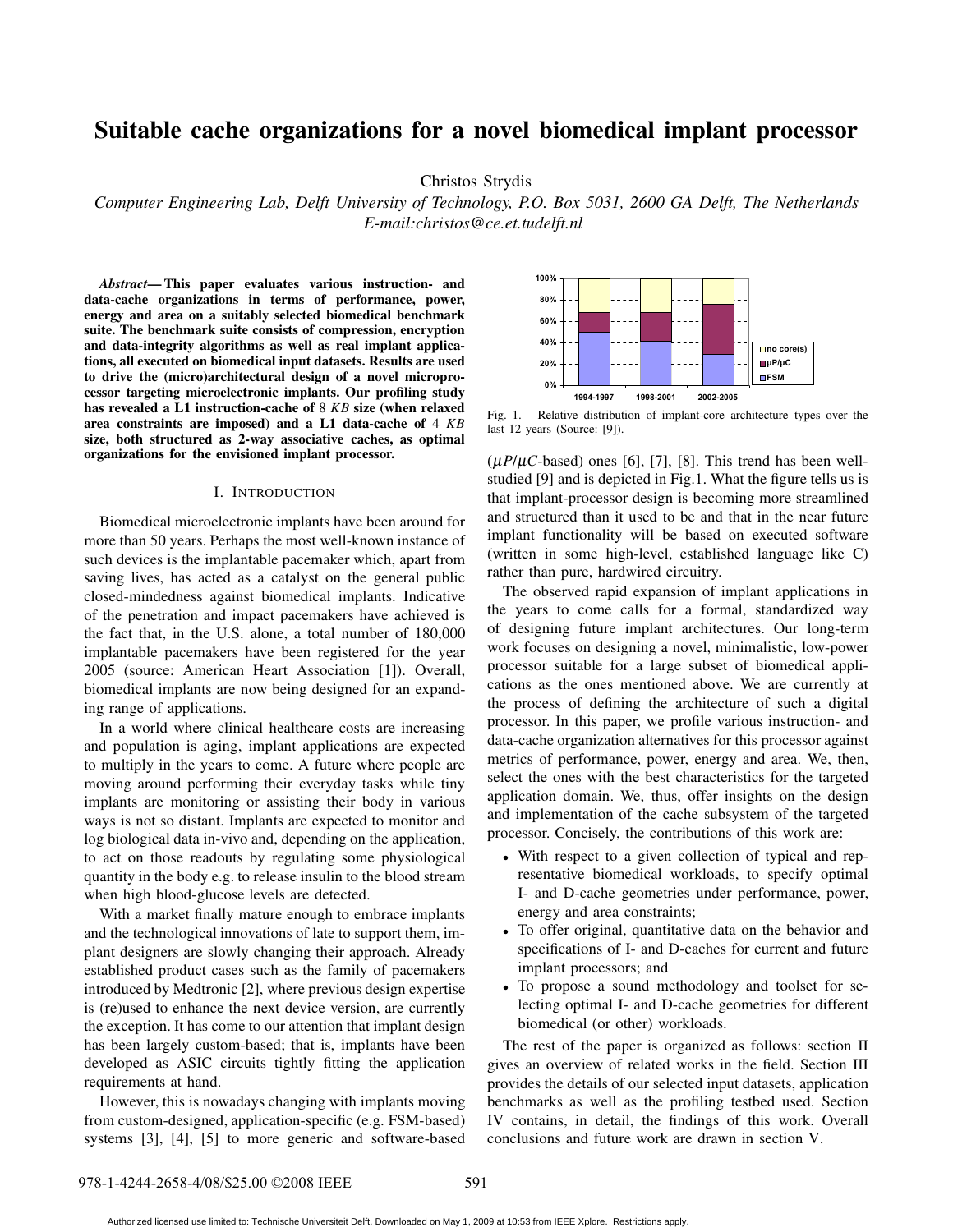## II. RELATED WORK

So far, extensive work has been put in identifying and profiling common applications to be executed on the targeted implant architecture. Algorithms for lossless data compression [10], symmetric-key encryption [11] and data integrity as well as representative real-world applications have been evaluated and suitable candidates have been isolated. Moreover, a carefully selected benchmark suite for microelectronic implants has been proposed [12], based on the profiled applications, to guide and assist future implant design. This benchmark suite has been shown to offer diverse program behaviors and, thus, be able to capture corners of our design space. We build on our previous work by using it in our following exploratory study on suitable cache organizations.

Besides, a significant body of prior work has been published on cache behavior with respect to traditional metrics (e.g. cache misses) as well as recent ones (e.g. power or energy). Fornaciari et al. [13] have proposed a design framework for fast exploration of energy and performance constraints (ED metric) at the system level. Their framework, among others, supports the investigation of I- and D-cache configurations of different cache sizes, block sizes and associativity. Its applicability is limited by the fact that a complete specification of the processor core is needed, which is not available in our case, yet.

Hicks et al. [14] present an exhaustive analysis of power consumption in caches when varying all cache configuration parameters. Unfortunately, their working dataset has been a subset of SPECint92 benchmarks which does not apply in our case biomedical implants. Kamble and Ghose [15], on the other hand, take a different approach and propose analytical energy models for caches but their work is not applicable in our case for the same reason as that of Hicks et al. Givargis et al. [16] have evaluated the power consumption of various cache and bus architectures with parameterizable characteristics. Su and Despain [17] have performed a case study on power-performance trade-offs for various conventional and new cache designs targeted for low power. Shiue and Chakrabarti [18] investigate suitable cache configurations for low-power embedded systems. They correct and improve on the Kamble-Ghose and Hicks analytical models and propose algorithms for finding optimal configurations.

A problem with the above works is that caches are studied in isolation from the rest of the system and, thus, no overall performance behavior is attached to the various power figures, while information about the interplay between different cache configurations and other components of a processor core cannot be acquired. The work presented here is original in that it targets a different class of low-power devices with particular idiosyncrasies. To the best of our knowledge, no similar effort has been reported so far in explicitly studying cache structures for an implant processor. Further, we have considered aspects of performance and power but also energy and area in our study, to drive our selection process.

## III. EXPERIMENTAL SETUP

In order to correctly set up our experiments as well as to select suitable cache geometries, to be discussed in the following section, we first elaborate on the particular idiosyncrasies of microelectronic implants. Such implants are highly resource-constrained devices. The (re)implantation frequency for battery replacement - a costly and risky undertaking - is directly related to the operational life of a device. In order to achieve long in-vivo operation times, we are aiming at a **tight power budget** ( $\mu$ *W* order of magnitude).

An **ultra-small form factor** is also required for such devices considering the space available for implantation inside the body. This means that available processor area is also limited. Besides there are further aspects benefitting from low transistor counts (but out of the scope of this paper) such as higher device yield, increased testability and higher coverage for fault-tolerant design.

There has been shown to exist [19] and we are targeting a significant category of biomedical applications displaying **moderate performance** requirements, e.g. a feedback loop periodically regulating the functionality of bioactuators based on readouts from biosensors. Even so, under tight power and area budgets, the implant still has to complete its real-time (repetitive) duties within specific time margins. To do so, it must maintain a minimal instruction rate under the worstcase scenario.

Typical biomedical readouts are often highly periodic signals (e.g. heart beat) or stable signals (e.g. blood temperature) which can, under specific circumstances, display gradual or abrupt changes in value (e.g. a sudden muscle contortion). We have collected and used various workloads, representative of such behaviors, capturing both stable as well as rapidly changing patterns. The original **workloads** have been provided from the BIOPAC (R) Student Lab PRO v3.7 Software. Paper-size limitations do not allow for an extensive description of the various workloads; for the work presented here, we have used a biological dataset containing 10 *KB* of ECG data and representative of all examined workloads. Reported literature [19] and an extensive study [9] on implants have revealed that typical memory sizes inside the implants range from 1 *KB* to 10 *KB*; thus, the use of 10−*KB* ECG data. More particularly, they have revealed instruction-memory sizes in the  $10 - KB$  locus and datamemory sizes in the 1−*KB* locus.

Eight **benchmark applications** have been used to evaluate different cache configurations. They comprise the ImpBench benchmark suite [12] and consist of *lossless data compression* algorithms, *symmetric-key encryption* algorithms and *data-integrity* algorithms as well as synthetic *real applications*). The benchmarks are reported in Table I for convenience; they represent common tasks in present and future implant applications and also exhibit varied characteristics.

Our cache evaluation study has been based on the XTREM [26] **simulator**, a modified version of SimpleScalar [27]. The XTREM simulator is a cycle-accurate, microarchitectural, power- and performance- functional simulator for the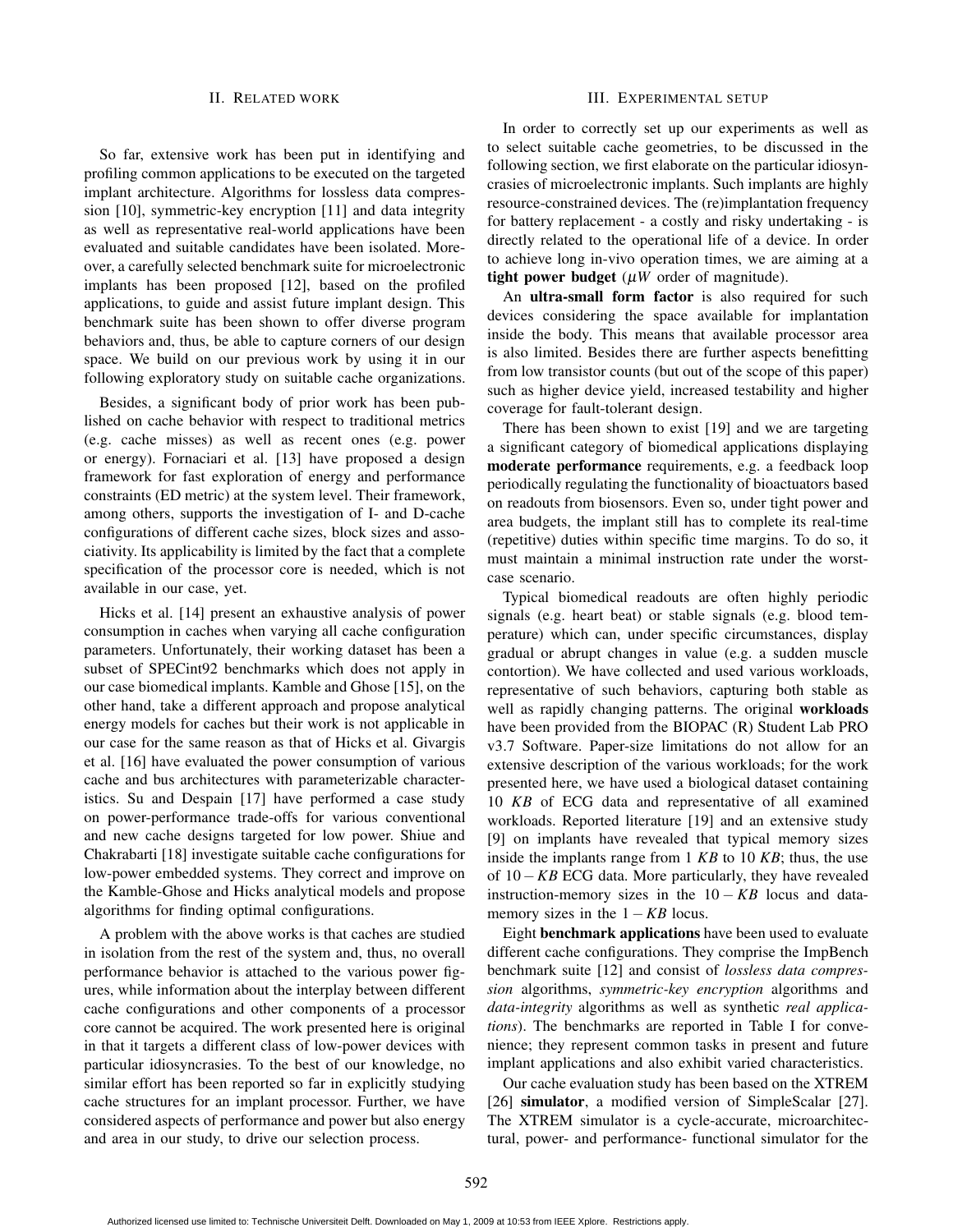| <b>Benchmark</b>         | name               | size (KB) |
|--------------------------|--------------------|-----------|
| <b>Compression</b>       | miniLZO [20]       | 16.3      |
|                          | Finish [21]        | 10.4      |
| <b>Encryption</b>        | <b>MISTY1</b> [22] | 18.8      |
|                          | RC6 [22]           | 11.4      |
| Data integrity           | checksum [23]      | 9.4       |
|                          | CRC32 [24]         | 9.3       |
| <b>Real applications</b> | motion $[25]$      | 9.44      |
|                          | <b>DMU [7]</b>     | 19.5      |

TABLE I

| feature                   | value                                     |
|---------------------------|-------------------------------------------|
| <b>ISA</b>                | 32-bit ARMv5TE-compatible                 |
| Pipeline depth            | 7/8-stage, super-pipelined                |
| Datapath width            | $32$ -bit                                 |
| RF size                   | 16 registers                              |
| Issue policy/Instr.window | in-order/single-instruction               |
| $I/D$ -Cache, L1 (separ)  | 2B/block, 1-cc hit/170-cc miss latency    |
| <b>BTB/TLB</b>            | 2-entry direct-mapped/1-entry             |
| <b>Branch Predictor</b>   | 2-bit Bimodal (32-entry ret. addr. stack) |
| Write/Fill Buffer (separ) | 2-entry/2-entry                           |
| Mem. bus width            | 1 Byte (1 mem. port)                      |
| <b>INT/FP ALUs</b>        | 1/1                                       |
| Clock freq.               | $2$ MHz                                   |
| Implem. tech.             | 0.18 $\mu$ m @ 1.5 Volt                   |
|                           |                                           |

TABLE II

XTREM (MODIFIED) ARCHITECTURE DETAILS.

Intel XScale core [28]. It models the effective switching node capacitance of various functional units inside the core, following a similar modeling methodology to the one found in Wattch [29]. XTREM has been selected for its straightforward functionality but mostly for its high performanceand power-modeling precision. It exhibits an average performance error of 6.5% and an average power error of 4%.

Many of the XScale architectural features have been integrated into XTREM. Thumb instructions and special memory-page attributes are not supported but they do not affect simulation results since they are not used by our benchmarked applications. XTREM allows monitoring of 14 different functional units of the Intel XScale core: Instruction Decoder (DEC), Branch-Target Buffer (BTB), Fill Buffer (FB), Write Buffer (WB), Pend Buffer (PB), Register File (REG), Instruction Cache (I\$), Data Cache (D\$), Arithmetic-Logic Unit (ALU), Shift Unit (SHF), Multiplier Accumulator (MAC), Internal Memory Bus (MEM), Memory Manager (MM) and Clock (CLK). However, to better match our application field and, also, to isolate cache behavior as much as possible, many of XTREM's architectural parameters have been cut down or disabled to better reflect the highly constrained implantable processors. The modified XTREM characteristics are summarized in Table II. Performance/power figures have been checked and scale properly with the changes.

# IV. PROFILING ANALYSIS

The XScale core (and thus XTREM) assumes a Harvard architecture, with separate L1 I-cache and D-cache and no L2 caches so as to relax the bandwidth requirements on the memory bus. Most implantable systems we have studied so far feature separate caches (or memories, in general), and thus we have limited our study to split caches as well.

To perform a thorough but realistic investigation of cache sizes for biomedical implants, we have evaluated sizes in



Fig. 2. Averaged, average IPC and I/D-cache miss rates for various directmapped, I-cache sizes.



Fig. 3. Averaged, total (right axis) and per-component (left axis) average power consumption (in mW) for various direct-mapped, I-cache sizes.

the range: [32B, 16KB], in accordance with our prior study of existing implantable devices. However, as seen in Table II, XTREM simulates a 32-bit wide architecture which is unrealistic for the ultra-low-power processor that we are targeting. By conservatively assuming an average size of 8-bits for our implant-processor ISA, we had to scale up by a factor of 4x, to move from 8-bit to 32-bit quantities (which are supported by our simulation testbed). Further, since the minimal block size supported by XTREM is 2, the scaling factor becomes 8x. In effect, the properly scaled, final cache-size range becomes: [256B, 128KB]. We are well aware that the final, scaled-down findings might be suboptimal when mitigated to our actual implant processor however they will give us useful hints and a good starting point for further architectural design-space exploration. All 8 benchmarks have been profiled against each cache size and average values are reported. Unless otherwise stated, all average values in fact are median values since we cannot guarantee normal distribution of the data in the general case.

# *A. Cache sizes*

The first step in our methodology involves finding the pair of optimal L1 I- and D-cache sizes under constraints of performance, power, energy and area. First, we have kept Dcache size constant at 32 *KB* and we have gradually increased I-cache size from 256 *B* to 128 *KB*, each step featuring double the size of the previous one. Both caches have been configured as direct-mapped structures for this step. Figure 2 illustrates the variation of IPC and I/D-cache miss ratios as a function of I-cache size. The figure actually plots also

Authorized licensed use limited to: Technische Universiteit Delft. Downloaded on May 1, 2009 at 10:53 from IEEE Xplore. Restrictions apply.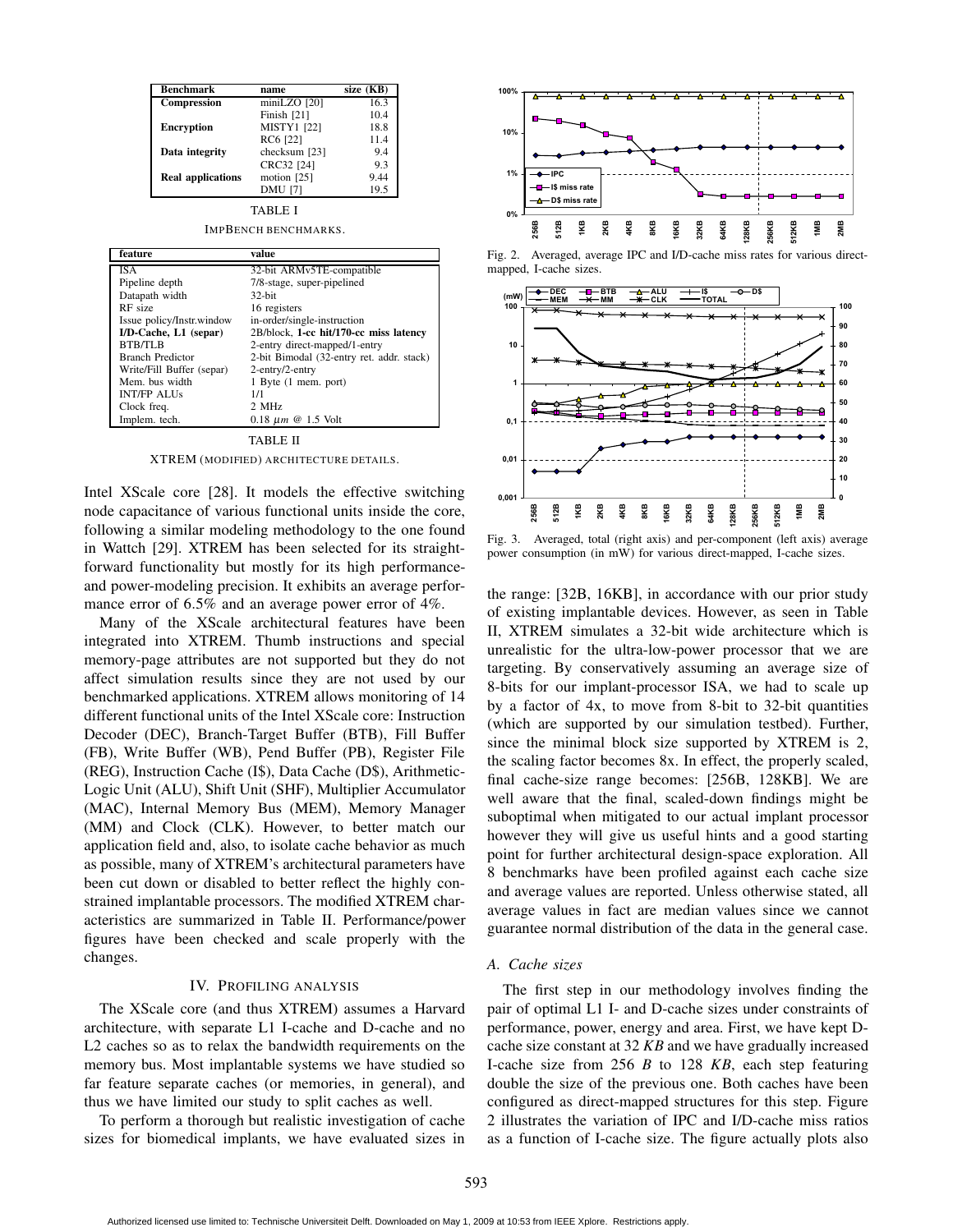

Fig. 4. Averaged, total (right axis) and per-component (left axis) energy budget (in mJ) for various direct-mapped, I-cache sizes.

larger cache sizes to give a better overview of the observed trends, but such excess sizes are not considered as viable for our application domain.

Expectedly, the D-cache miss rate is not affected by the Icache size, while the I-cache miss rate drops rapidly and practically assumes a constant miss rate at 32 *KB* and onwards. This affects the IPC which assumes a constant value at the same point. This comes as little surprise since each benchmark in our collection (see Table I) essentially fits in the I-cache for sizes of 32 *KB* or more. However, it is interesting to observe that the IPC value does not, in an overall, change drastically with improving miss rates (viz. from 0.027% it saturates at 0.044%).

The next metric we examine is average power consumption. In Fig. 3, total and per-component power figures are plotted for the investigated I-cache sizes. XTREM components with zero power consumption have been omitted from the plot. We can readily see that, while the I-cache power increases exponentially with size, it is one to two orders of magnitude smaller than that of the main power culprit; the MM unit. The decoder and ALU components present the most notable increase in their power profile with increasing Icache size, in response to the increased IPC, while the clock, D-cache and memory bus in fact display dropping power trends. Overall, average power consumption in the processor reaches a minimum for an I-cache size of 64 *KB*.

Apart from average power consumption, for embedded systems with a very constrained energy budget such as implants are, it is also important to examine the overall energy spent by the processor for executing all assigned tasks. Energy has been shown to depend heavily on execution time and, thus, energy plots are not necessarily identical to power plots. In Fig. 4 overall energy budgets for different I-cache sizes are plotted. Energy profiles in this case are similar to the power profiles with the minimum again observed for the 64 − *KB* case. However, as can be observed from the "TOTAL" line plots, contrary to power, energy budget drops more steeply in the range from 256 *B* to 64 *KB* which makes moving to I-cache sizes smaller than 64 *KB* more attractive.

In a fashion identical to I-cache sizes, we further investigate D-cache sizes. In Fig. 5, the average IPC and I/D-cache



Fig. 5. Averaged, average IPC and I/D-cache miss rates for various directmapped, D-cache sizes.



Fig. 6. Averaged, total (right axis) and per-component (left axis) average power consumption (in mW) for various direct-mapped, D-cache sizes.



Fig. 7. Averaged, total (right axis) and per-component (left axis) energy budget (in mJ) for various direct-mapped, D-cache sizes.

miss rates for a constant I-cache size of 32 *KB* and variable D-cache sizes are plotted. Contrary to I-cache behavior, we can readily observe that increasing the D-cache size has minimal impact on its miss rate. To be precise, D-cache miss rates drop from an initial maximum of 0.863% to a final minimum of 0.776% (first observed at 512 *KB*) for our selected benchmark suite. I-cache miss rates by comparison present a *proportionally* larger drop in the locus of 64 *KB*, but in absolute terms remain roughly unaffected by the Dcache size. In effect, the IPC presents a positive spike at 1 *KB* but then stabilizes to a constant value for a 64 − *KB* size and onwards.

As far as power consumption is concerned, results are plotted in Fig. 6. With the exception of the clock network and of course the D-cache itself, D-cache size increases do not affect other processor subsystems as radically as the I-cache.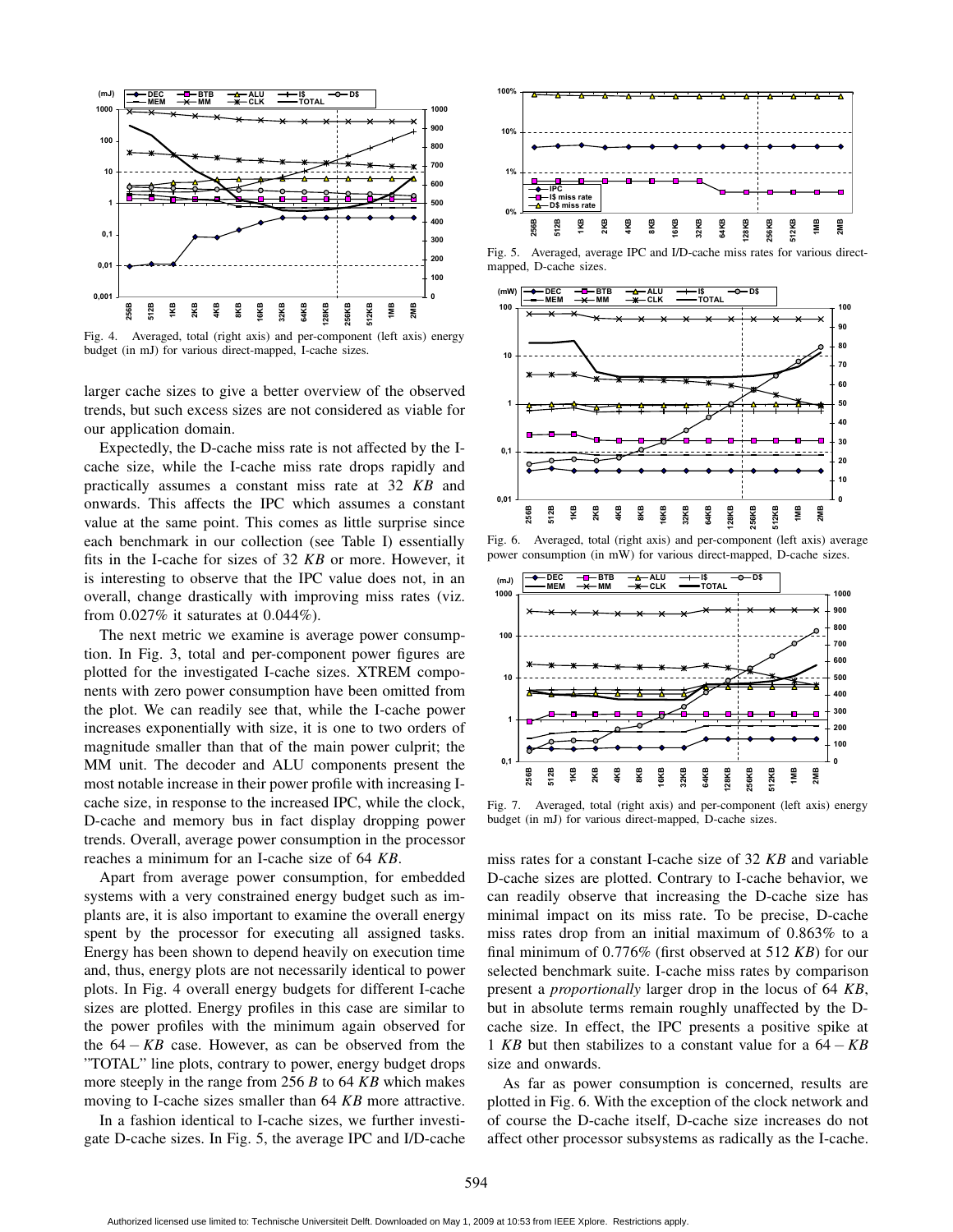| <b>TOLERANCE LEVELS</b> |               |               |
|-------------------------|---------------|---------------|
| metric                  | I\$-size var. | D\$-size var. |
| <b>TPC</b>              | 1.0000        | 0.9650        |
| power                   | 1.0000        | 0.9700        |
| energy                  | 1.0000        | 0.9700        |

TABLE III TOLERANCE LEVELS FOR IPC, POWER AND ENERGY IN CACHE-SIZE OBJECTIVE FUNCTION.

The IPC spike observed in the previous figure, manifests here also as a power spike in the locus of 1 *KB*. Minimum power is located again in the 64−*KB* locus but, opposite to the Icache case, overall power consumption drops steeply to this value immediately after D-cache sizes of 2 to 4 *KB*. A last observation is that, in an overall, I-cache size variation has a stronger impact on power than D-cache size variation.

Figure 7, last, illustrates energy results for various Dcache sizes. As was also the case with power, D-cache size variation has a smaller impact on energy than I-cache variation. However, the energy and power profiles in the D-cache case are less consistent between them. Minimum energy in this case is clearly observed in the 32−*KB* locus, followed by a steep ramp-up for larger sizes. This gives us a clear indication that, energy-wise, we should focus on Dcache sizes of 32 *KB* or less.

For selecting the best sizes for the I-cache and D-cache structures, we have based our evaluation on performance, power consumption and energy expenditure. As a performance metric, we have chosen the IPC instead of the miss rates since we do not wish to study the caches in an isolated environment but, rather, we wish to capture overall system performance as a function of cache size. That is why we have used a processor (rather than cache) simulator as our testbed. For the very same reason we have also used total average power consumption and total energy budget as our second and third metric, respectively. To find optimal solutions, we have used the following formula as our objective function for minimization:

$$
F(x) = IPC_{PD}(x) + P_{PD}(x) + E_{PD}(x),
$$
\n<sup>(1)</sup>

where *x* represents a single cache-size node. Each term  $VAR_{PD}(x)$  represents the *percentage difference* between the VAR value at node *x* and the best VAR value across all cache-size nodes (maximum value for IPC, minimum value for power and energy). This percentage difference is given by the formula:

$$
VAR_{PD}(x) = \frac{|VAR(x) - VAR_{OPT}|}{(1/2) * (VAR(x) + VAR_{OPT})} * 100,
$$
 (2)

where  $VAR_{OPT} = max(VAR(x))$  or  $min(VAR(x))$ , with *x* in the range [256B,128KB]. We have chosen to use percentage differences in our objective function (1) so as to normalize all involved variables by calculating their "relative" deviation from the per-case optimal value.

We initially sought a cache size that optimizes all three imposed metrics. For the case of the I-cache, the size of 64 *KB* (or 8 *KB* for our targeted implant processor) gave the best results across IPC, power and energy. This is reflected in Table III which shows tolerance levels of 1.000 for all



Fig. 8. Results for various I- and D-cache sizes of objective function (1).

metrics; in essence, no compromises had to be made in the decision.

Some commenting on this result is needed here. It is obvious that we have avoided including an area metric in the objective function above. The reason for this is the following: Area doubles with each increasing node and this represents a large percentage difference resulting in the "optimal" value for the area to be the very first node (smallest size). Further, due to this doubling of values, the area metric becomes dominant compared to the other three metrics which are changing slowly by comparison. In effect, the objective function would be strongly dominated by the area metric, returning the smallest cache size as the optimal one. At this point, we do not have a specific upper bound for the overall (and thus cache) size of our targeted processor nor can we make any educated guess on the weight of the area metric in the above optimization function. Thus, we chose to omit the area metric from this part and conclude that, under no area constraints, for the given representative benchmark collection, the optimal I-cache size is 8 *KB* for our processor.

However, for the D-cache case optimal results are not directly related to program size and, what is more, are more dispersed, as has been also observed in the previous discussion on power and energy profiles. In this case, we had to lower the objective-function tolerance levels up to the point that we found a valid D-cache configuration. As can be seen from Table III, a slight bias has been given to power and energy over IPC for two reasons: i) the IPC displayed insignificant variations with increasing D-cache sizes, and ii) in our targeted processor we consciously want to emphasize more on achieving low power and energy and less on performance. With the tolerance levels lowered as little as possible, the D-cache size giving the best results across all three metrics was 32 *KB* (or 4 *KB* for our implant processor). For the same reasons as for the I-cache case, the area metric has been omitted here, too. Cumulative results for objective function (1) for various I- and D-cache sizes and direct-mapping of cache data are given in Fig. 8 where the effect the area metric would have - should it be included - is also shown.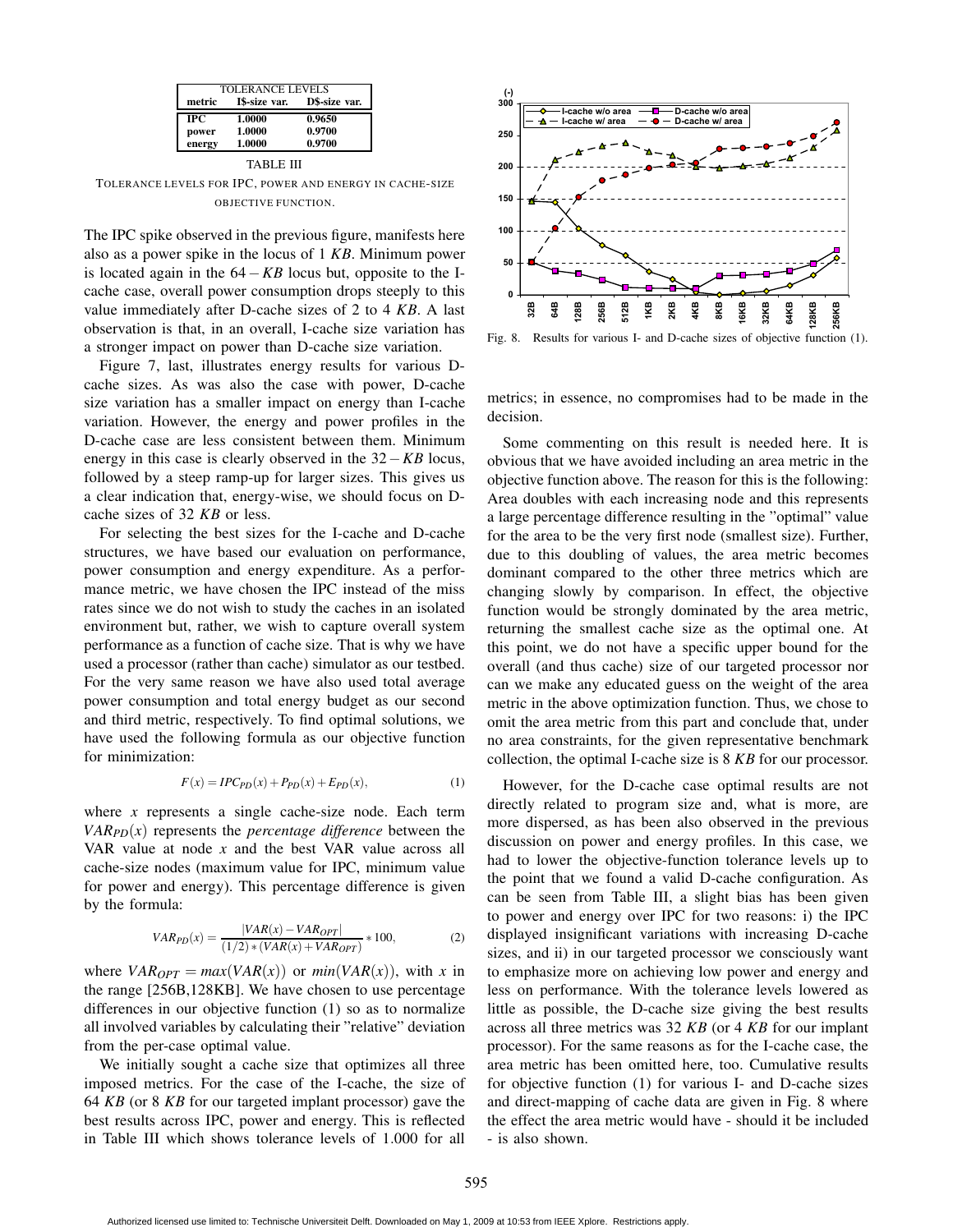

Fig. 9. Averaged, average IPC and I/D-cache miss rates for various I-cache associativity degrees.



Fig. 10. Averaged, total (right axis) and per-component (left axis) average power consumption (in mW) for various I-cache associativity degrees.



Fig. 11. Averaged, total (right axis) and per-component (left axis) energy budget (in mJ) for various direct-mapped, I-cache associativity degrees.



Fig. 12. Data-array, tag-array and total area (in *mm*<sup>2</sup> ) for various I-cache associativity degrees.

#### *B. Cache associativity*

Having selected optimal I- and D-cache sizes, we fix our simulator I/D-caches to 64 *KB* and 32 *KB* respectively and move to the second step of our study, which is the evaluation of different degrees of associativity for both structures. Starting with the I-cache, in Fig. 9 IPC and miss-rate results are plotted for various associativity configurations, ranging from direct-mapped (DM) to fully associative (FA). It can be easily observed that increasing the I-cache ways has no effect on the processor performance. Going back to Fig. 2, we can recall that with an I-cache of 64 *KB* (and onwards) the miss rate was essentially eliminated. In effect, the IPC figure here points towards a direct-mapped or few-way organization for the I-cache.

In Fig. 10, power figures are given for various I-cache ways. As expected, changing the cache associativity hardly affects the power behavior of the processor subsystems except, of course, for the I-cache itself. It is interesting to see that although required hardware area increases with the ways, overall I-cache power consumption drops. We attribute this to the way the cache is constructed (e.g. cache-line buffering etc.). In a processor employing aggressive lowpower techniques such as XScale (and, thus, XTREM) is, increasing the number of ways implies reducing the number of active sets per cache access and, thus, the cache overall power consumption. On the other hand, from the same figure we can also observe a slight increase in the D-cache power when more ways in the I-cache are implemented. Given that the IPC is not notably impacted, we have so far been unable to find the reason for that phenomenon. In any case, the combined result of the above two cache trends (plus an initial drop in the MM unit) is a net decrease of the overall, average power consumption in the processor which, for the considered ultra-low-power implants we envision, is non-negligible. In effect, with 64 ways or more the I-cache power consumption settles to its overall minimum.

The energy budgets for different I-cache ways are illustrated in Fig. 11. In a similar manner to power, albeit slower, overall energy costs drop with more cache ways due to the previously discussed I-cache and D-cache behaviors. At the 32- to 64-way nodes, the processor achieves the lowest energy expenditure throughout.

In this part of our analysis, it also makes sense to consider the area cost of the I-cache when moving to more associativity ways. Since moving to a higher associativity degree (while keeping the overall cache size constant) results in a slower area increase compared to doubling the cache size (with a given associativity degree), our objective function shall show weak biasing towards the area metric. We have, therefore, properly configured and run CACTI v6.0 to collect area-utilization figures for various cache geometries. Findings for up to a realistic number of ways are illustrated in Fig. 12. We can easily observe that the global area minimum lies at an associativity degree of 2. The 4-way or 8-way configurations are also attractive alternatives with similar area costs.

We now move to investigating the optimal D-cache associativity. Figure 13 reveals that changing the associativity of the D-cache has the same marginal effect to the IPC as for I-cache. Miss rates are equally unaffected, the reason being that higher associativity does not seem to offer any *additional* speedup to the execution of the benchmarks.

As far as power consumption is concerned, Fig. 14 has been plotted. As expected, I-cache power does not change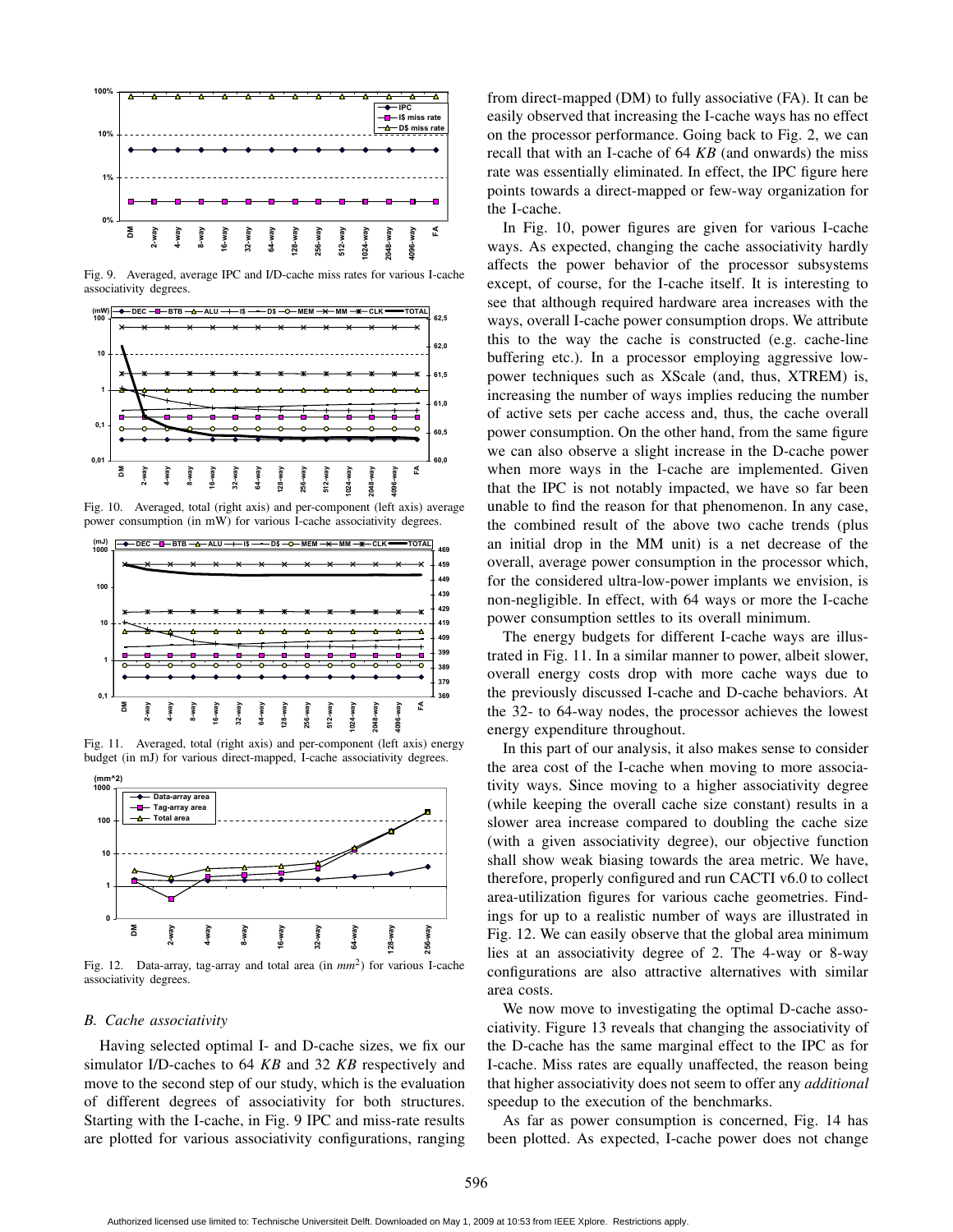

Fig. 13. Averaged, average IPC and I/D-cache miss rates for various Dcache associativity degrees.



Fig. 14. Averaged, total (right axis) and per-component (left axis) average power consumption (in mW) for various D-cache associativity degrees.



Fig. 15. Averaged, total (right axis) and per-component (left axis) energy budget (in mJ) for various D-cache associativity degrees.



Fig. 16. Data-array, tag-array and total area (in  $mm^2$ ) for various D-cache associativity degrees.

significantly with D-cache associativity, while the power consumption of the D-cache gradually drops. Overall power presents a slow climbing trend mainly due to the contributions of the clock network and the MM unit. This implies that, in the general case, less ways for the D-cache should be sought in terms of power, but the correlation is weak.

| TOLERANCE LEVELS |               |               |  |
|------------------|---------------|---------------|--|
| metric           | I\$-size var. | D\$-size var. |  |
| <b>TPC</b>       | 0.9985        | 0.9985        |  |
| power            | 1.0000        | 1.0000        |  |
| energy           | 1.0000        | 1.0000        |  |
| area             | 0.9865        | 0.9900        |  |

TABLE IV

TOLERANCE LEVELS FOR IPC, POWER, ENERGY AND AREA IN CACHE-WAY OBJECTIVE FUNCTION.



Fig. 17. Results for various I- and D-cache associativity degrees of objective function (3).

D-cache associativity versus energy cost has been plotted in Fig. 15. Observations are identical to the ones previously made for power, however in this case we witness a less uniform profile in the memory bus, the MM unit and other components, resulting in a high-energy spike at the 16-way node. This prepossesses us in favor of a D-cache design with less than 16 ways.

Last, the D-cache area cost with increasing associativity has been plotted in Fig. 16. As was the case for the Icache, again the globally minimal area is found for 2-way associativity with the direct-mapped and 4-way alternatives being also viable choices.

For identifying the best I-/D-cache associativity degrees, we have used a cache-associativity objective function similar to (1) and percentage differences given by (2). The new objective function (3) varies only in the fact that the area percentage difference has been incorporated in the summation:

$$
F(x) = IPC_{PD}(x) + P_{PD}(x) + E_{PD}(x) + A_{PD}(x),
$$
\n(3)

We have, once more, favored power and energy slightly more than performance and, in this case, area. In so doing, we have acquired the best associativity degree for both the I-cache and for the D-cache to be 2-way. For convenience, cumulative results for objective function (3) for various Iand D-cache associativity degrees and fixed sizes are given in Fig. 17.

### V. CONCLUSIONS

In this paper we have provided a detailed investigation of various instruction- and data-cache configurations, tested on a specially modified, low-power, cycle-accurate processor simulator. We have fed the machine with benchmarks suitable for profiling biomedical-implant applications and